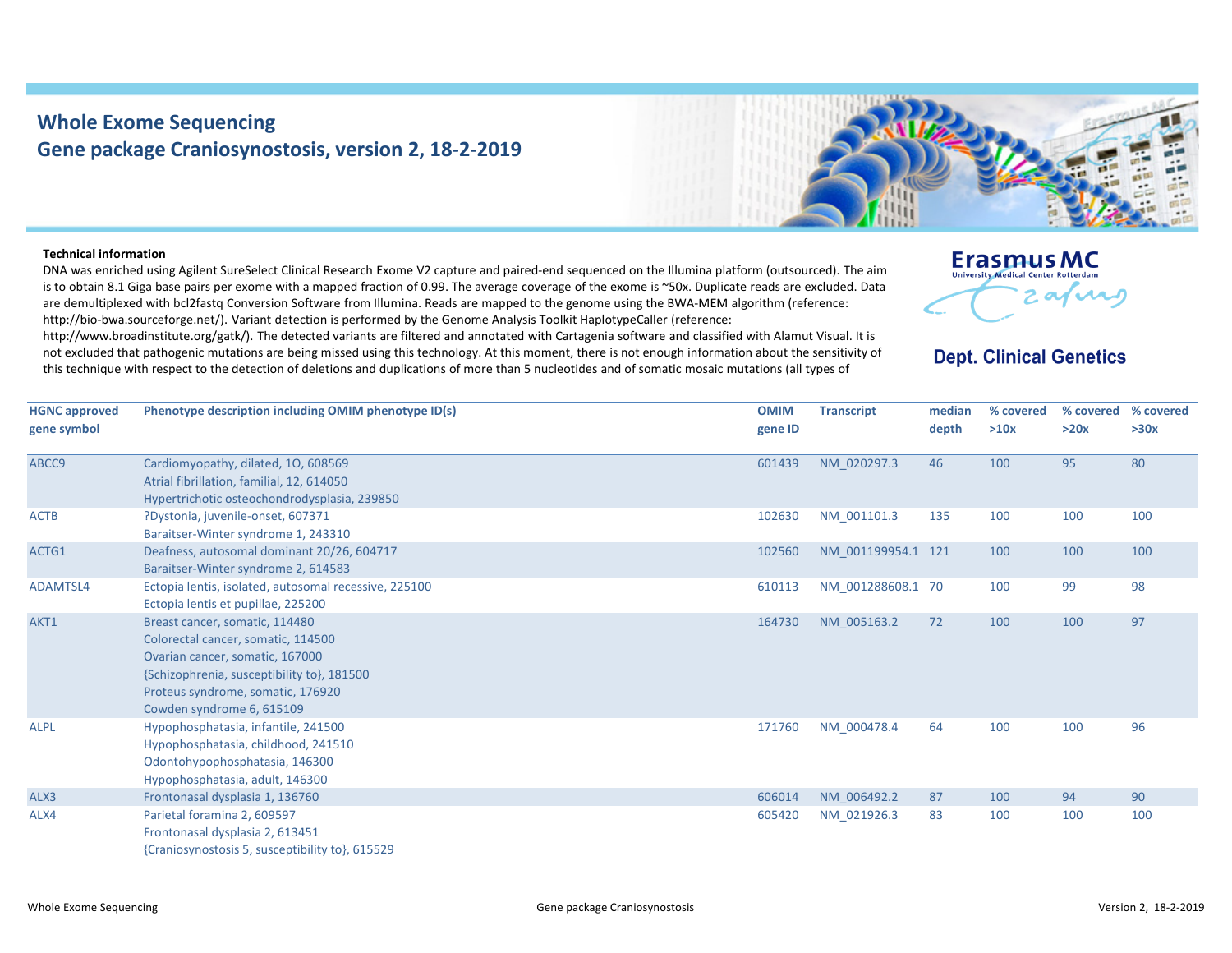| <b>HGNC approved</b> | Phenotype description including OMIM phenotype ID(s)                                                       | <b>OMIM</b> | <b>Transcript</b> | median | % covered | % covered % covered |      |
|----------------------|------------------------------------------------------------------------------------------------------------|-------------|-------------------|--------|-----------|---------------------|------|
| gene symbol          |                                                                                                            | gene ID     |                   | depth  | >10x      | >20x                | >30x |
|                      |                                                                                                            |             |                   |        |           |                     |      |
| AXIN2                | Colorectal cancer, somatic, 114500                                                                         | 604025      | NM 004655.3       | 108    | 100       | 100                 | 98   |
|                      | Oligodontia-colorectal cancer syndrome, 608615                                                             |             |                   |        |           |                     |      |
| BCL11B               | Immunodeficiency 49, 617237                                                                                | 606558      | NM 138576.3       | 106    | 100       | 96                  | 92   |
|                      | Intellectual developmental disorder with dysmorphic facies, speech delay, and T-cell abnormalities, 618092 |             |                   |        |           |                     |      |
| BUB1                 | Colorectal cancer with chromosomal instability, somatic                                                    | 602452      | NM 004336.4       | 58     | 100       | 98                  | 88   |
| C5orf42              | Joubert syndrome 17, 614615                                                                                | 614571      | NM 023073.3       | 54     | 100       | 98                  | 88   |
|                      | Orofaciodigital syndrome VI, 277170                                                                        |             |                   |        |           |                     |      |
| CCBE1                | Hennekam lymphangiectasia-lymphedema syndrome 1, 235510                                                    | 612753      | NM_133459.3       | 58     | 100       | 98                  | 90   |
| CDC45                | No OMIM phenotype                                                                                          | 603465      | NM 001178010.2 64 |        | 100       | 99                  | 95   |
| CDKN1C               | Beckwith-Wiedemann syndrome, 130650                                                                        | 600856      | NM 000076.2       | 56     | 91        | 83                  | 74   |
|                      | IMAGE syndrome, 614732                                                                                     |             |                   |        |           |                     |      |
| <b>CEP57</b>         | Mosaic variegated aneuploidy syndrome 2, 614114                                                            | 607951      | NM 014679.4       | 47     | 100       | 97                  | 82   |
| CHST3                | Spondyloepiphyseal dysplasia with congenital joint dislocations, 143095                                    | 603799      | NM_004273.4       | 83     | 100       | 100                 | 100  |
| CLCN <sub>7</sub>    | Osteopetrosis, autosomal recessive 4, 611490                                                               | 602727      | NM 001287.5       | 73     | 100       | 100                 | 98   |
|                      | Osteopetrosis, autosomal dominant 2, 166600                                                                |             |                   |        |           |                     |      |
| COLEC11              | 3MC syndrome 2, 265050                                                                                     | 612502      | NM 024027.4       | 84     | 100       | 100                 | 100  |
| <b>CTSK</b>          | Pycnodysostosis, 265800                                                                                    | 601105      | NM 000396.3       | 45     | 100       | 100                 | 93   |
| <b>CYP26B1</b>       | Craniosynostosis with radiohumeral fusions and other skeletal and craniofacial anomalies, 614416           | 605207      | NM 019885.3       | 84     | 100       | 100                 | 100  |
| EFNA4                | No OMIM phenotype                                                                                          | 601380      | NM_005227.2       | 73     | 100       | 100                 | 100  |
| EFNB1                | Craniofrontonasal dysplasia, 304110                                                                        | 300035      | NM 004429.4       | 55     | 100       | 100                 | 97   |
| EIF4A3               | Robin sequence with cleft mandible and limb anomalies, 268305                                              | 608546      | NM 014740.3       | 44     | 100       | 98                  | 76   |
| <b>ERF</b>           | Craniosynostosis 4, 600775                                                                                 | 611888      | NM 006494.2       | 97     | 100       | 100                 | 100  |
| ESCO <sub>2</sub>    | Roberts syndrome, 268300                                                                                   | 609353      | NM_001017420.2 48 |        | 100       | 99                  | 87   |
|                      | SC phocomelia syndrome, 269000                                                                             |             |                   |        |           |                     |      |
| <b>FAM111A</b>       | Kenny-Caffey syndrome, type 2, 127000                                                                      | 615292      | NM 022074.3       | 62     | 100       | 100                 | 99   |
|                      | Gracile bone dysplasia, 602361                                                                             |             |                   |        |           |                     |      |
| FAM58A               | STAR syndrome, 300707                                                                                      | 300708      | NM 152274.4       | 50     | 81        | 81                  | 80   |
| FBN1                 | Marfan syndrome, 154700                                                                                    | 134797      | NM 000138.4       | 111    | 100       | 100                 | 100  |
|                      | Ectopia lentis, familial, 129600                                                                           |             |                   |        |           |                     |      |
|                      | MASS syndrome, 604308                                                                                      |             |                   |        |           |                     |      |
|                      | Weill-Marchesani syndrome 2, dominant, 608328                                                              |             |                   |        |           |                     |      |
|                      | Aortic aneurysm, ascending, and dissection                                                                 |             |                   |        |           |                     |      |
|                      | Stiff skin syndrome, 184900                                                                                |             |                   |        |           |                     |      |
|                      | Acromicric dysplasia, 102370                                                                               |             |                   |        |           |                     |      |
|                      | Geleophysic dysplasia 2, 614185                                                                            |             |                   |        |           |                     |      |
| FGFR1                | Pfeiffer syndrome, 101600                                                                                  | 136350      | NM_023110.2       | 70     | 100       | 100                 | 96   |
|                      | Jackson-Weiss syndrome, 123150                                                                             |             |                   |        |           |                     |      |
|                      | Hypogonadotropic hypogonadism 2 with or without anosmia, 147950                                            |             |                   |        |           |                     |      |
|                      | Osteoglophonic dysplasia, 166250                                                                           |             |                   |        |           |                     |      |
|                      | Trigonocephaly 1, 190440                                                                                   |             |                   |        |           |                     |      |
|                      | Hartsfield syndrome, 615465                                                                                |             |                   |        |           |                     |      |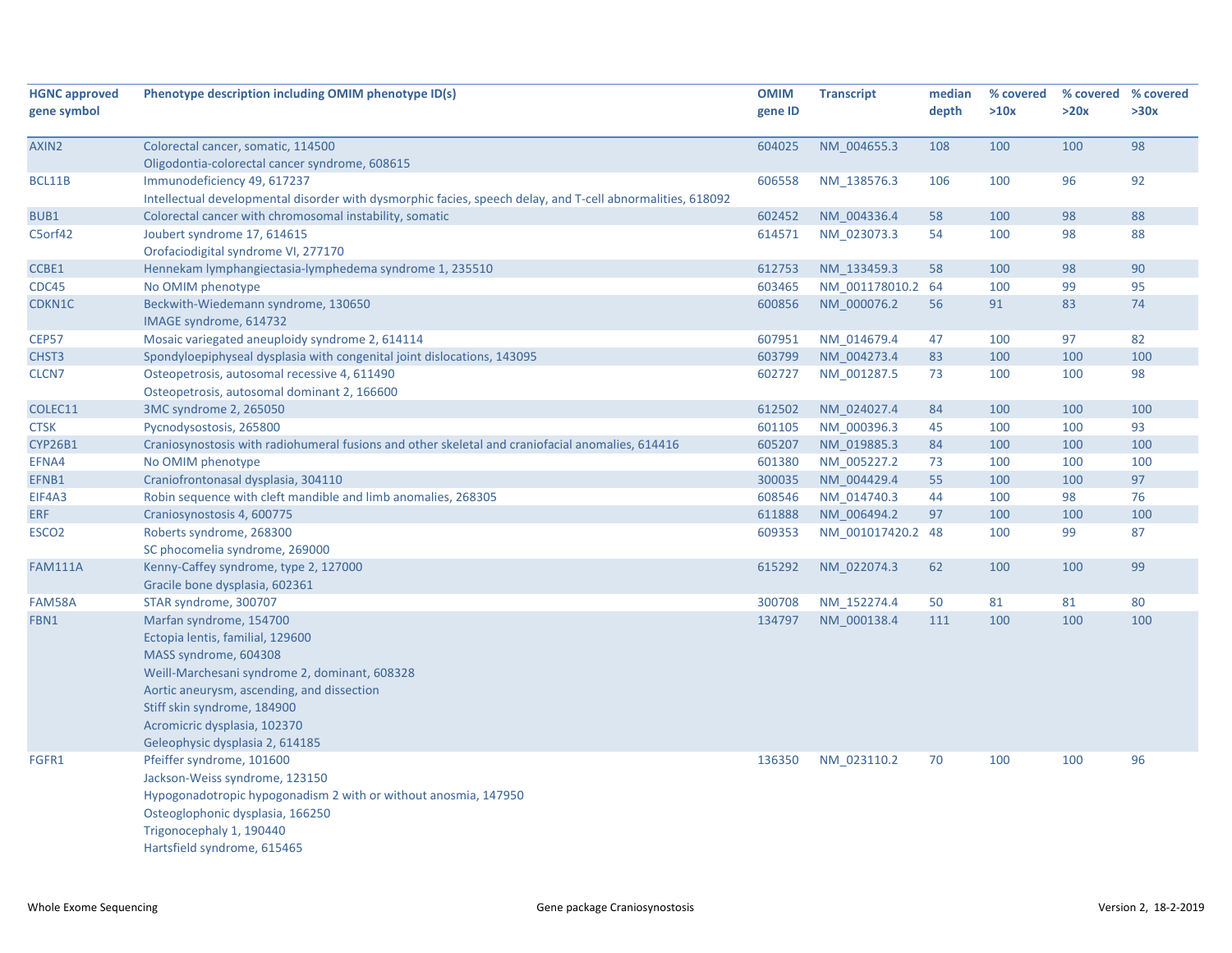| <b>HGNC approved</b><br>gene symbol | Phenotype description including OMIM phenotype ID(s)                                                                                                                                                                                                                                                                                                                                                                                                                                                                                                                                                             | <b>OMIM</b><br>gene ID | <b>Transcript</b> | median<br>depth | % covered<br>>10x | >20x | % covered % covered<br>>30x |
|-------------------------------------|------------------------------------------------------------------------------------------------------------------------------------------------------------------------------------------------------------------------------------------------------------------------------------------------------------------------------------------------------------------------------------------------------------------------------------------------------------------------------------------------------------------------------------------------------------------------------------------------------------------|------------------------|-------------------|-----------------|-------------------|------|-----------------------------|
| FGFR2                               | Crouzon syndrome, 123500<br>Jackson-Weiss syndrome, 123150<br>Beare-Stevenson cutis gyrata syndrome, 123790<br>Pfeiffer syndrome, 101600<br>Apert syndrome, 101200<br>Saethre-Chotzen syndrome, 101400<br>Craniosynostosis, nonspecific<br>Gastric cancer, somatic, 613659<br>Craniofacial-skeletal-dermatologic dysplasia, 101600<br>Antley-Bixler syndrome without genital anomalies or disordered steroidogenesis, 207410<br>Scaphocephaly and Axenfeld-Rieger anomaly<br>LADD syndrome, 149730<br>Scaphocephaly, maxillary retrusion, and mental retardation, 609579<br>Bent bone dysplasia syndrome, 614592 | 176943                 | NM_000141.4       | 49              | 100               | 98   | 81                          |
| FGFR3                               | Achondroplasia, 100800<br>Hypochondroplasia, 146000<br>Thanatophoric dysplasia, type I, 187600<br>Crouzon syndrome with acanthosis nigricans, 612247<br>Muenke syndrome, 602849<br>Bladder cancer, somatic, 109800<br>Colorectal cancer, somatic, 114500<br>Cervical cancer, somatic, 603956<br>LADD syndrome, 149730<br>CATSHL syndrome, 610474<br>Nevus, epidermal, somatic, 162900<br>Thanatophoric dysplasia, type II, 187601<br>Spermatocytic seminoma, somatic, 273300<br>SADDAN, 616482                                                                                                                   | 134934                 | NM 000142.4       | 84              | 100               | 100  | 98                          |
| <b>FLNA</b>                         | Heterotopia, periventricular, 300049<br>Otopalatodigital syndrome, type I, 311300<br>Otopalatodigital syndrome, type II, 304120<br>Intestinal pseudoobstruction, neuronal, 300048<br>Melnick-Needles syndrome, 309350<br>Frontometaphyseal dysplasia, 305620<br>Heterotopia, periventricular, ED variant, 300537<br>FG syndrome 2, 300321<br>Cardiac valvular dysplasia, X-linked, 314400<br>Terminal osseous dysplasia, 300244<br>Congenital short bowel syndrome, 300048                                                                                                                                       | 300017                 | NM 001110556.1 79 |                 | 100               | 100  | 100                         |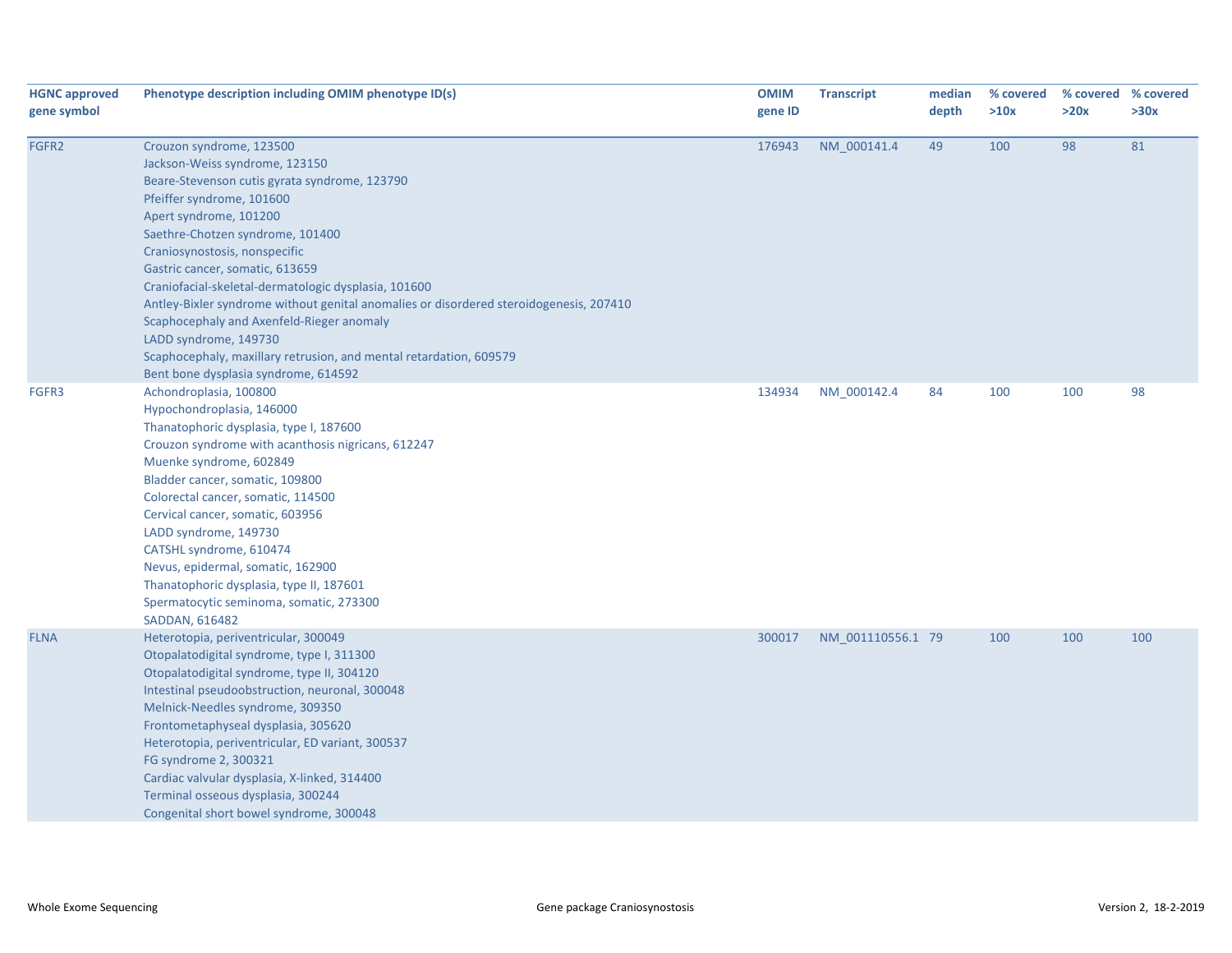| <b>HGNC approved</b> | Phenotype description including OMIM phenotype ID(s)             | <b>OMIM</b> | <b>Transcript</b> | median | % covered | % covered % covered |      |
|----------------------|------------------------------------------------------------------|-------------|-------------------|--------|-----------|---------------------|------|
| gene symbol          |                                                                  | gene ID     |                   | depth  | >10x      | >20x                | >30x |
|                      |                                                                  |             |                   |        |           |                     |      |
| <b>FLNB</b>          | Spondylocarpotarsal synostosis syndrome, 272460                  | 603381      | NM 001164317.1 71 |        | 100       | 99                  | 94   |
|                      | Larsen syndrome, 150250                                          |             |                   |        |           |                     |      |
|                      | Atelosteogenesis, type I, 108720                                 |             |                   |        |           |                     |      |
|                      | Atelosteogenesis, type III, 108721                               |             |                   |        |           |                     |      |
|                      | Boomerang dysplasia, 112310                                      |             |                   |        |           |                     |      |
| FREM1                | Bifid nose with or without anorectal and renal anomalies, 608980 | 608944      | NM 144966.5       | 58     | 100       | 99                  | 92   |
|                      | Manitoba oculotrichoanal syndrome, 248450                        |             |                   |        |           |                     |      |
|                      | Trigonocephaly 2, 614485                                         |             |                   |        |           |                     |      |
| GLI3                 | Greig cephalopolysyndactyly syndrome, 175700                     | 165240      | NM 000168.5       | 92     | 100       | 100                 | 97   |
|                      | Pallister-Hall syndrome, 146510                                  |             |                   |        |           |                     |      |
|                      | Polydactyly, preaxial, type IV, 174700                           |             |                   |        |           |                     |      |
|                      | Polydactyly, postaxial, types A1 and B, 174200                   |             |                   |        |           |                     |      |
|                      | {Hypothalamic hamartomas, somatic}, 241800                       |             |                   |        |           |                     |      |
| <b>GNPTAB</b>        | Mucolipidosis III alpha/beta, 252600                             | 607840      | NM 024312.4       | 47     | 100       | 97                  | 86   |
|                      | Mucolipidosis II alpha/beta, 252500                              |             |                   |        |           |                     |      |
| GPC3                 | Simpson-Golabi-Behmel syndrome, type 1, 312870                   | 300037      | NM 001164617.1 42 |        | 100       | 94                  | 79   |
|                      | Wilms tumor, somatic, 194070                                     |             |                   |        |           |                     |      |
| GPC4                 | No OMIM phenotype                                                | 300168      | NM 001448.2       | 50     | 100       | 95                  | 81   |
| <b>GUSB</b>          | Mucopolysaccharidosis VII, 253220                                | 611499      | NM_000181.3       | 74     | 100       | 95                  | 85   |
| <b>HRAS</b>          | {Bladder cancer, somatic}, 109800                                | 190020      | NM 005343.2       | 105    | 100       | 100                 | 100  |
|                      | Costello syndrome, 218040                                        |             |                   |        |           |                     |      |
|                      | {Thyroid carcinoma, follicular, somatic}, 188470                 |             |                   |        |           |                     |      |
|                      | Congenital myopathy with excess of muscle spindles, 218040       |             |                   |        |           |                     |      |
|                      | {Nevus sebaceous or woolly hair nevus, somatic}, 162900          |             |                   |        |           |                     |      |
|                      | Schimmelpenning-Feuerstein-Mims syndrome, somatic mosaic, 163200 |             |                   |        |           |                     |      |
|                      | {Spitz nevus or nevus spilus, somatic}, 137550                   |             |                   |        |           |                     |      |
| HUWE1                | Mental retardation, X-linked syndromic, Turner type, 300706      | 300697      | NM 031407.6       | 45     | 100       | 92                  | 72   |
| <b>IFT122</b>        | Cranioectodermal dysplasia 1, 218330                             | 606045      | NM 052985.3       | 72     | 100       | 100                 | 95   |
| IFT43                | Cranioectodermal dysplasia 3, 614099                             | 614068      | NM 052873.2       | 54     | 100       | 100                 | 92   |
| <b>IHH</b>           | Acrocapitofemoral dysplasia, 607778                              | 600726      | NM 002181.3       | 97     | 100       | 100                 | 100  |
|                      | Brachydactyly, type A1, 112500                                   |             |                   |        |           |                     |      |
| IL11                 | No OMIM phenotype                                                | 147681      | NM 000641.3       | 43     | 100       | 93                  | 80   |
| IL11RA               | Craniosynostosis and dental anomalies, 614188                    | 600939      | NM 001142784.2 69 |        | 100       | 100                 | 99   |
| IMPAD1               | Chondrodysplasia with joint dislocations, GPAPP type, 614078     | 614010      | NM 017813.4       | 70     | 100       | 100                 | 93   |
| IRX5                 | Hamamy syndrome, 611174                                          | 606195      | NM 005853.5       | 62     | 100       | 100                 | 97   |
| JAG1                 | Alagille syndrome, 118450                                        | 601920      | NM 000214.2       | 62     | 100       | 100                 | 92   |
|                      | Tetralogy of Fallot, 187500                                      |             |                   |        |           |                     |      |
|                      | ?Deafness, congenital heart defects, and posterior embryotoxon   |             |                   |        |           |                     |      |
| <b>KCNJ8</b>         | No OMIM phenotype                                                | 600935      | NM 004982.3       | 86     | 100       | 100                 | 97   |
| KDM6A                | Kabuki syndrome 2, 300867                                        | 300128      | NM 001291415.1 48 |        | 100       | 95                  | 83   |
| KMT2D                | Kabuki syndrome 1, 147920                                        | 602113      | NM 003482.3       | 97     | 100       | 100                 | 99   |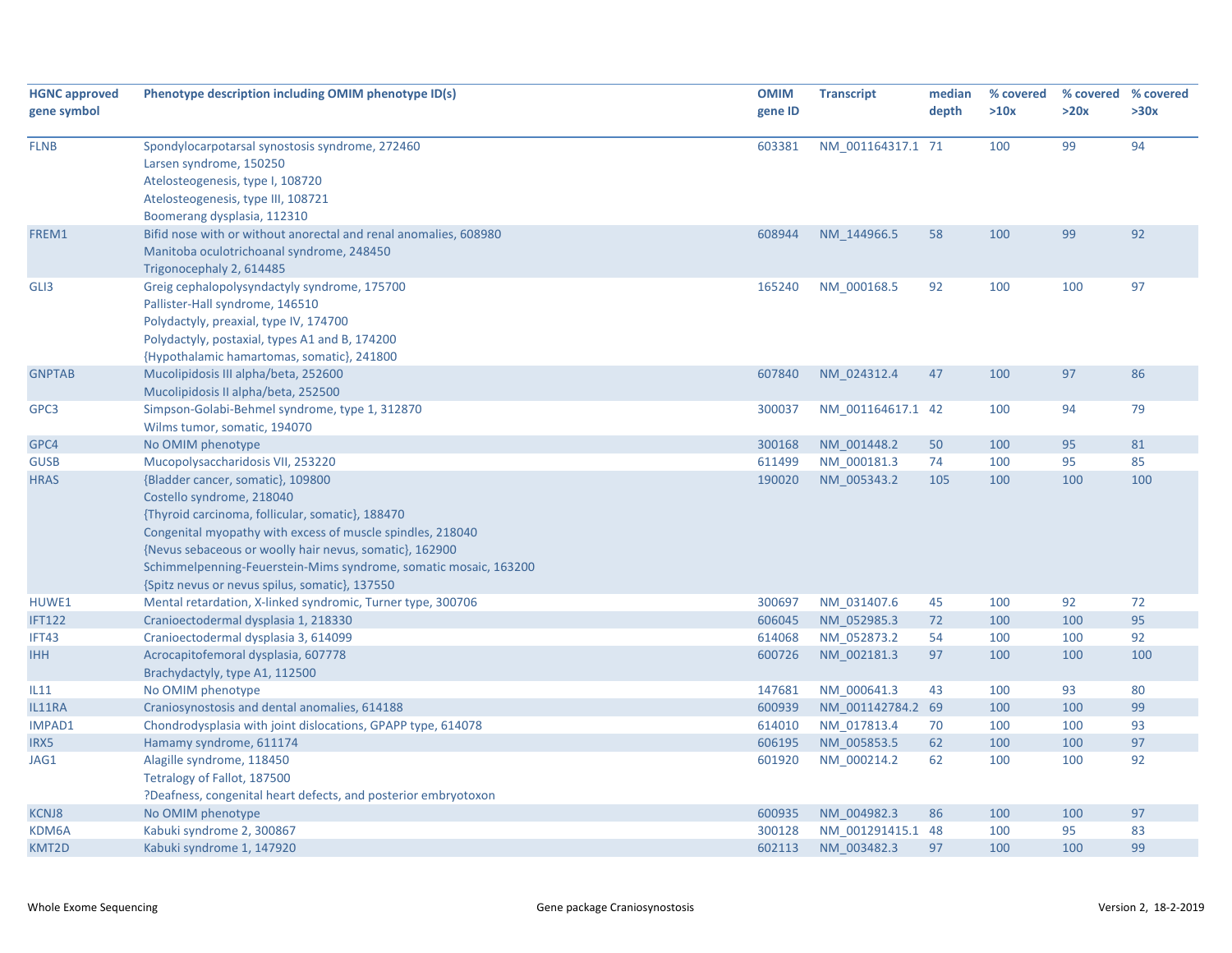| <b>HGNC approved</b><br>gene symbol | Phenotype description including OMIM phenotype ID(s)                | <b>OMIM</b><br>gene ID | <b>Transcript</b> | median<br>depth | % covered<br>>10x | % covered % covered<br>>20x | >30x |
|-------------------------------------|---------------------------------------------------------------------|------------------------|-------------------|-----------------|-------------------|-----------------------------|------|
| <b>KPTN</b>                         | Mental retardation, autosomal recessive 41, 615637                  | 615620                 | NM_007059.3       | 73              | 100               | 100                         | 94   |
| <b>KRAS</b>                         | Lung cancer, somatic, 211980                                        | 190070                 | NM 033360.3       | 61              | 100               | 97                          | 64   |
|                                     | Bladder cancer, somatic, 109800                                     |                        |                   |                 |                   |                             |      |
|                                     | Pancreatic carcinoma, somatic, 260350                               |                        |                   |                 |                   |                             |      |
|                                     | Gastric cancer, somatic, 137215                                     |                        |                   |                 |                   |                             |      |
|                                     | Leukemia, acute myeloid, 601626                                     |                        |                   |                 |                   |                             |      |
|                                     | Noonan syndrome 3, 609942                                           |                        |                   |                 |                   |                             |      |
|                                     | Cardiofaciocutaneous syndrome 2, 615278                             |                        |                   |                 |                   |                             |      |
|                                     | Breast cancer, somatic, 114480                                      |                        |                   |                 |                   |                             |      |
|                                     | Schimmelpenning-Feuerstein-Mims syndrome, somatic mosaic, 163200    |                        |                   |                 |                   |                             |      |
|                                     | RAS-associated autoimmune leukoproliferative disorder, 614470       |                        |                   |                 |                   |                             |      |
| LRP5                                | Osteoporosis-pseudoglioma syndrome, 259770                          | 603506                 | NM 002335.3       | 81              | 100               | 98                          | 96   |
|                                     | [Bone mineral density variability 1], 601884                        |                        |                   |                 |                   |                             |      |
|                                     | Hyperostosis, endosteal, 144750                                     |                        |                   |                 |                   |                             |      |
|                                     | van Buchem disease, type 2, 607636                                  |                        |                   |                 |                   |                             |      |
|                                     | Osteosclerosis, 144750                                              |                        |                   |                 |                   |                             |      |
|                                     | {Osteoporosis}, 166710                                              |                        |                   |                 |                   |                             |      |
|                                     | Exudative vitreoretinopathy 4, 601813                               |                        |                   |                 |                   |                             |      |
|                                     | Osteopetrosis, autosomal dominant 1, 607634                         |                        |                   |                 |                   |                             |      |
| MACROD <sub>2</sub>                 | No OMIM phenotype                                                   | 611567                 | NM 080676.5       | 42              | 100               | 94                          | 73   |
| MASP1                               | 3MC syndrome 1, 257920                                              | 600521                 | NM_001879.5       | 70              | 100               | 100                         | 92   |
| MCPH1                               | Microcephaly 1, primary, autosomal recessive, 251200                | 607117                 | NM 024596.3       | 59              | 94                | 94                          | 85   |
| MEGF8                               | Carpenter syndrome 2, 614976                                        | 604267                 | NM 001271938.1 80 |                 | 100               | 100                         | 99   |
| MSX2                                | Craniosynostosis, type 2, 604757                                    | 123101                 | NM_002449.4       | 68              | 100               | 100                         | 100  |
|                                     | Parietal foramina 1, 168500                                         |                        |                   |                 |                   |                             |      |
|                                     | Parietal foramina with cleidocranial dysplasia, 168550              |                        |                   |                 |                   |                             |      |
| <b>NFIX</b>                         | Sotos syndrome 2, 614753                                            | 164005                 | NM_001271043.2 78 |                 | 100               | 99                          | 90   |
|                                     | Marshall-Smith syndrome, 602535                                     |                        |                   |                 |                   |                             |      |
| NOTCH <sub>2</sub>                  | Alagille syndrome 2, 610205                                         | 600275                 | NM 024408.3       | 75              | 100               | 100                         | 96   |
|                                     | Hajdu-Cheney syndrome, 102500                                       |                        |                   |                 |                   |                             |      |
| NSD1                                | Sotos syndrome 1, 117550                                            | 606681                 | NM_022455.4       | 56              | 100               | 99                          | 92   |
|                                     | Leukemia, acute myeloid, 601626                                     |                        |                   |                 |                   |                             |      |
|                                     | Beckwith-Wiedemann syndrome, 130650                                 |                        |                   |                 |                   |                             |      |
| OSTM1                               | Osteopetrosis, autosomal recessive 5, 259720                        | 607649                 | NM 014028.3       | 58              | 100               | 100                         | 88   |
| P4HB                                | Cole-Carpenter syndrome 1, 112240                                   | 176790                 | NM_000918.3       | 63              | 100               | 100                         | 98   |
| <b>PHEX</b>                         | Hypophosphatemic rickets, X-linked dominant, 307800                 | 300550                 | NM 000444.5       | 39              | 100               | 96                          | 78   |
| PHF21A                              | No OMIM phenotype                                                   | 608325                 | NM 001101802.1    | 46              | 99                | 93                          | 77   |
| <b>PIGT</b>                         | ?Paroxysmal nocturnal hemoglobinuria 2, 615399                      | 610272                 | NM 015937.5       | 88              | 100               | 100                         | 100  |
|                                     | Multiple congenital anomalies-hypotonia-seizures syndrome 3, 615398 |                        |                   |                 |                   |                             |      |
| POLR1A                              | Acrofacial dysostosis, Cincinnati type, 616462                      | 616404                 | NM 015425.3       | 69              | 100               | 99                          | 93   |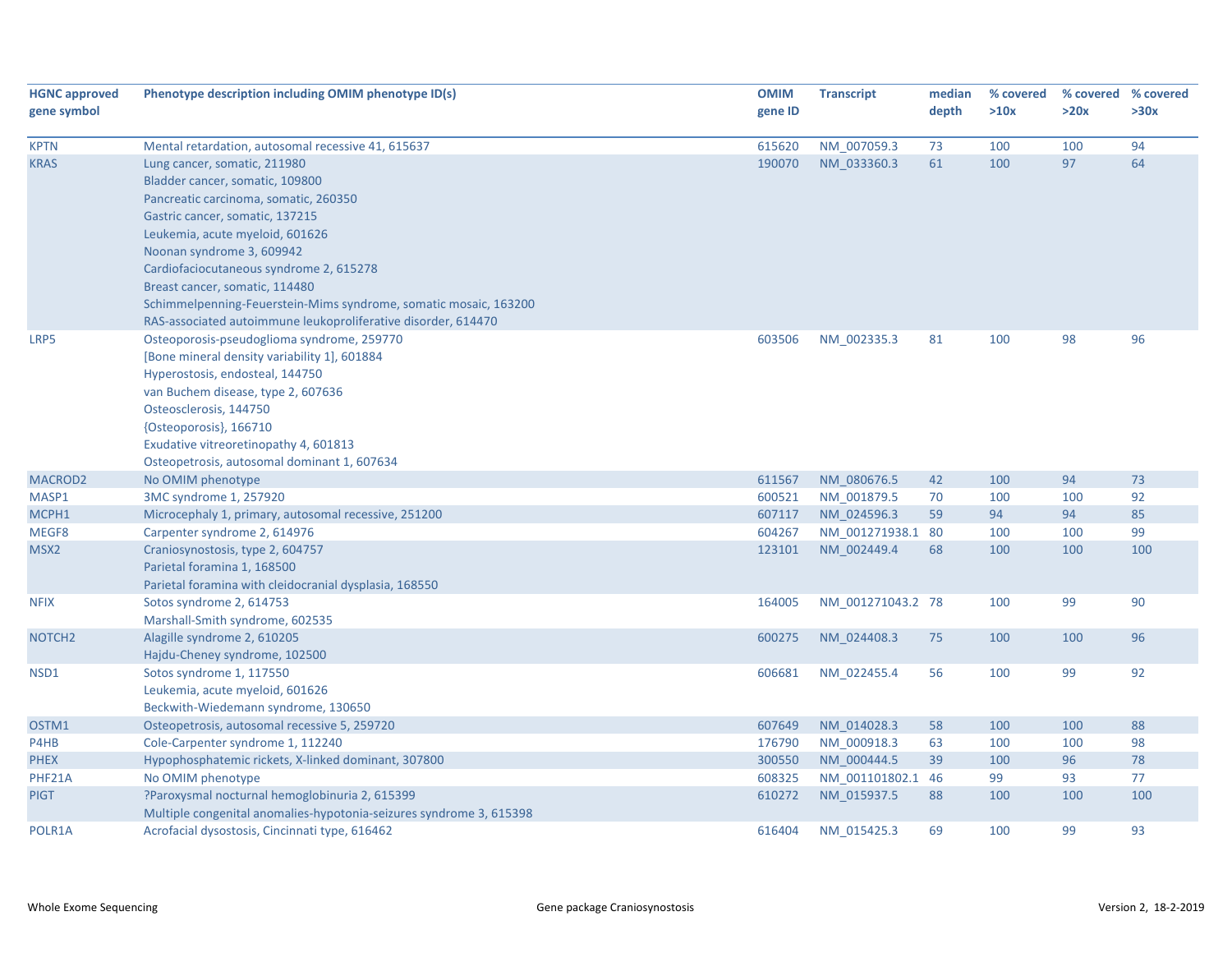| <b>HGNC approved</b>  | Phenotype description including OMIM phenotype ID(s)                                        | <b>OMIM</b> | <b>Transcript</b>                      | median   | % covered | % covered | % covered |
|-----------------------|---------------------------------------------------------------------------------------------|-------------|----------------------------------------|----------|-----------|-----------|-----------|
| gene symbol           |                                                                                             | gene ID     |                                        | depth    | >10x      | >20x      | >30x      |
|                       |                                                                                             |             |                                        |          |           |           |           |
| POLR1C                | Treacher Collins syndrome 3, 248390                                                         | 610060      | NM 203290.2                            | 76       | 100       | 100       | 91        |
|                       | Leukodystrophy, hypomyelinating, 11, 616494                                                 |             |                                        |          |           |           |           |
| POLR1D                | Treacher Collins syndrome 2, 613717                                                         | 613715      | NM 015972.3                            | 50       | 100       | 100       | 100       |
| <b>POR</b>            | Antley-Bixler syndrome with genital anomalies and disordered steroidogenesis, 201750        | 124015      | NM_000941.2                            | 84       | 100       | 100       | 100       |
|                       | Disordered steroidogenesis due to cytochrome P450 oxidoreductase, 613571                    |             |                                        |          |           |           |           |
| PTCH1                 | Basal cell nevus syndrome, 109400                                                           | 601309      | NM 000264.3                            | 70       | 100       | 97        | 92        |
|                       | Basal cell carcinoma, somatic, 605462                                                       |             |                                        |          |           |           |           |
|                       | Holoprosencephaly-7, 610828                                                                 |             |                                        |          |           |           |           |
| <b>PTEN</b>           | Cowden syndrome 1, 158350                                                                   | 601728      | NM 000314.4                            | 85       | 92        | 81        | 77        |
|                       | Lhermitte-Duclos syndrome, 158350                                                           |             |                                        |          |           |           |           |
|                       | Bannayan-Riley-Ruvalcaba syndrome, 153480                                                   |             |                                        |          |           |           |           |
|                       | {Meningioma}, 607174                                                                        |             |                                        |          |           |           |           |
|                       | {Glioma susceptibility 2}, 613028                                                           |             |                                        |          |           |           |           |
|                       | Macrocephaly/autism syndrome, 605309                                                        |             |                                        |          |           |           |           |
|                       | PTEN hamartoma tumor syndrome                                                               |             |                                        |          |           |           |           |
|                       | VATER association with macrocephaly and ventriculomegaly, 276950                            |             |                                        |          |           |           |           |
|                       | {Prostate cancer, somatic}, 176807                                                          |             |                                        |          |           |           |           |
|                       | Malignant melanoma, somatic, 155600                                                         |             |                                        |          |           |           |           |
|                       | Endometrial carcinoma, somatic, 608089                                                      |             |                                        |          |           |           |           |
|                       | Squamous cell carcinoma, head and neck, somatic, 275355                                     |             |                                        |          |           |           |           |
| PTH <sub>1</sub> R    | Metaphyseal chondrodysplasia, Murk Jansen type, 156400                                      | 168468      | NM 000316.2                            | 80       | 100       | 100       | 99        |
|                       | Chondrodysplasia, Blomstrand type, 215045                                                   |             |                                        |          |           |           |           |
|                       | Eiken syndrome, 600002                                                                      |             |                                        |          |           |           |           |
|                       | Failure of tooth eruption, primary, 125350                                                  |             |                                        |          |           |           |           |
| RAB <sub>23</sub>     | Carpenter syndrome, 201000                                                                  | 606144      | NM 016277.4                            | 71       | 100       | 100       | 97        |
| RAI1                  | Smith-Magenis syndrome, 182290                                                              | 607642      | NM 030665.3                            | 99       | 100       | 100       | 100       |
| RECQL4                | Rothmund-Thomson syndrome, 268400                                                           | 603780      | NM 004260.3                            | 95       | 100       | 100       | 98        |
|                       | RAPADILINO syndrome, 266280                                                                 |             |                                        |          |           |           |           |
|                       | Baller-Gerold syndrome, 218600                                                              |             |                                        |          |           |           |           |
| SALL1                 | Townes-Brocks syndrome, 107480                                                              | 602218      | NM_002968.2                            | 99       | 100       | 100       | 100       |
| SCARF2                | Townes-Brocks branchiootorenal-like syndrome, 107480<br>Van den Ende-Gupta syndrome, 600920 | 613619      | NM 153334.6                            |          | 99        | 97        | 93        |
| SEC <sub>23</sub> A   | Craniolenticulosutural dysplasia, 607812                                                    | 610511      | NM 006364.2                            | 75<br>44 | 100       | 95        | 77        |
|                       | Cole-Carpenter syndrome 2, 616294                                                           | 607186      | NM 014822.2                            | 54       | 100       | 96        | 80        |
| SEC24D                | Cherubism, 118400                                                                           | 602104      |                                        |          | 91        | 91        | 91        |
| SH3BP2<br>SH3PXD2B    | Frank-ter Haar syndrome, 249420                                                             | 613293      | NM 001145856.1 62<br>NM 001017995.2 93 |          | 100       | 100       | 97        |
|                       | Shprintzen-Goldberg syndrome, 182212                                                        | 164780      | NM 003036.3                            | 76       | 100       | 100       | 99        |
| SKI<br><b>SLC35C1</b> | Congenital disorder of glycosylation, type IIc, 266265                                      | 605881      | NM 018389.4                            | 89       | 100       | 100       | 99        |
| SMAD6                 | Aortic valve disease 2, 614823                                                              | 602931      | NM 005585.4                            | 153      | 100       | 100       | 92        |
|                       | {Craniosynostosis 7, susceptibility to}, 617439                                             |             |                                        |          |           |           |           |
| SOX6                  | No OMIM phenotype                                                                           | 607257      | NM 017508.2                            | 55       | 100       | 100       | 96        |
|                       |                                                                                             |             |                                        |          |           |           |           |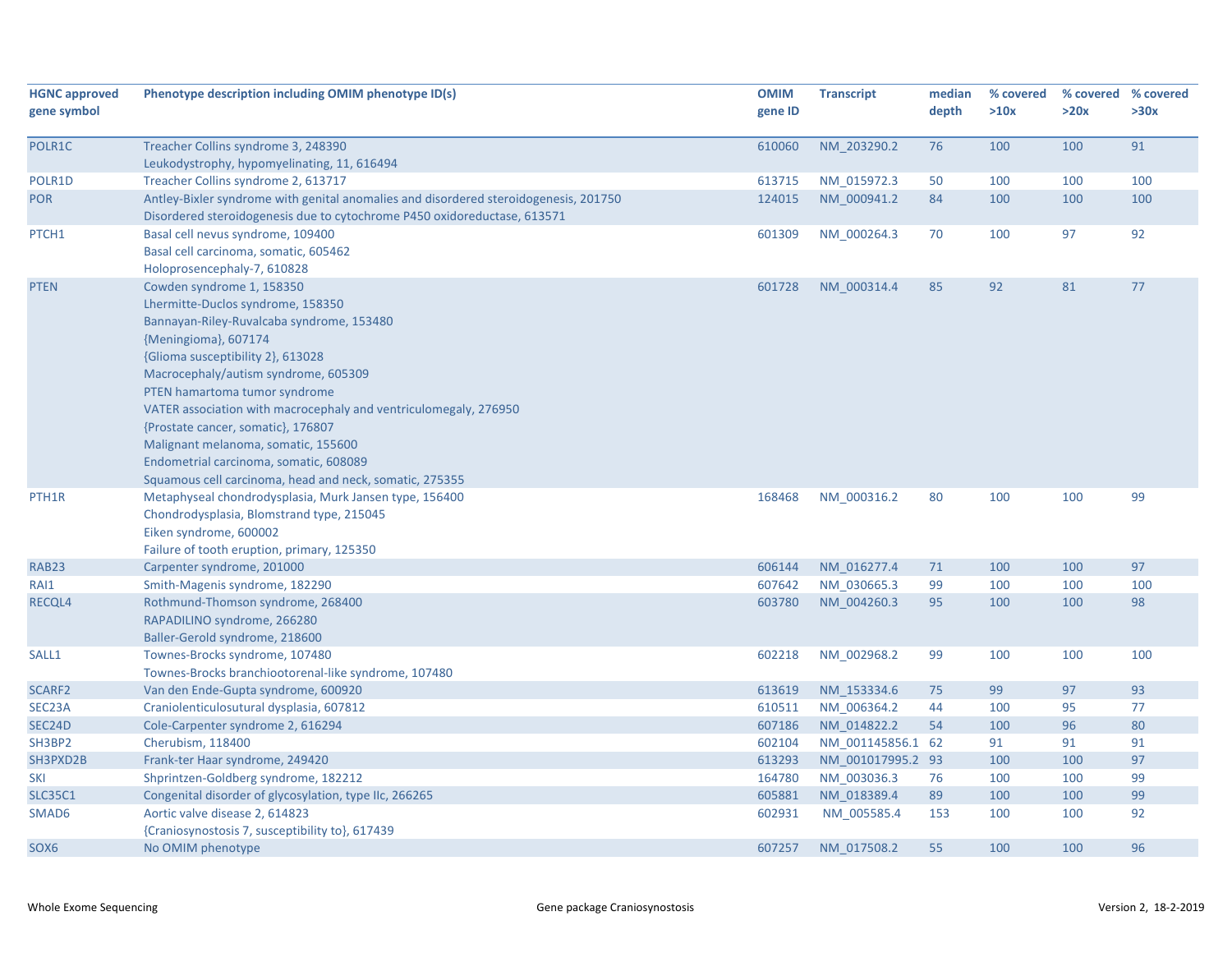| depth<br>>10x<br>>20x<br>gene symbol<br>gene ID<br>NM 000346.3<br>66<br>99<br>SOX9<br>Campomelic dysplasia with autosomal sex reversal, 114290<br>608160<br>100<br>100<br>Acampomelic campomelic dysplasia, 114290<br>Campomelic dysplasia, 114290<br>Autoimmune disease, multisystem, infantile-onset, 1, 615952<br>96<br>102582<br>NM 139276.2<br>80<br>100<br>100<br>Hyper-IgE recurrent infection syndrome, 147060<br>87<br><b>TCF12</b><br>Craniosynostosis 3, 615314<br>600480<br>NM 207037.1<br>99<br>50<br>100<br>92<br><b>TCIRG1</b><br>Osteopetrosis, autosomal recessive 1, 259700<br>604592<br>NM_006019.3<br>79<br>100<br>100<br>TCOF1<br>Treacher Collins syndrome 1, 154500<br>NM 001135243.1 78<br>98<br>606847<br>100<br>100<br>Loeys-Dietz syndrome 1, 609192<br>92<br>TGFBR1<br>190181<br>NM 004612.2<br>96<br>95<br>93<br>{Multiple self-healing squamous epithelioma, susceptibility to}, 132800<br>100<br>TGFBR2<br>Colorectal cancer, hereditary nonpolyposis, type 6, 614331<br>190182<br>100<br>NM 001024847.2 124<br>100<br>Esophageal cancer, somatic, 133239<br>Loeys-Dietz syndrome 2, 610168<br>54<br>TLK2<br>608439<br>NM 001284333.1 41<br>95<br>77<br>No OMIM phenotype<br>99<br><b>TMEM216</b><br>Joubert syndrome 2, 608091<br>613277<br>NM 001173991.2 61<br>100<br>76<br>Meckel syndrome 2, 603194<br>96<br>No OMIM phenotype<br>601995<br>NM 003285.2<br>68<br>100<br>100<br>77<br>Saethre-Chotzen syndrome, 101400<br>72<br>100<br>90<br>TWIST1<br>601622<br>NM 000474.3<br>Saethre-Chotzen syndrome with eyelid anomalies, 101400<br>Craniosynostosis, type 1, 123100<br>Robinow-Sorauf syndrome, 180750<br>Poikiloderma with neutropenia, 604173<br>NM 024598.3<br>47<br>100<br>99<br>85<br>613276<br>50<br>98<br>85<br>Nephronophthisis 13, 614377<br>608151<br>NM_025132.3<br>100<br>WDR19<br>?Cranioectodermal dysplasia 4, 614378 | % covered<br>>30x |
|--------------------------------------------------------------------------------------------------------------------------------------------------------------------------------------------------------------------------------------------------------------------------------------------------------------------------------------------------------------------------------------------------------------------------------------------------------------------------------------------------------------------------------------------------------------------------------------------------------------------------------------------------------------------------------------------------------------------------------------------------------------------------------------------------------------------------------------------------------------------------------------------------------------------------------------------------------------------------------------------------------------------------------------------------------------------------------------------------------------------------------------------------------------------------------------------------------------------------------------------------------------------------------------------------------------------------------------------------------------------------------------------------------------------------------------------------------------------------------------------------------------------------------------------------------------------------------------------------------------------------------------------------------------------------------------------------------------------------------------------------------------------------------------------------------------------------------------------------------------------------------|-------------------|
|                                                                                                                                                                                                                                                                                                                                                                                                                                                                                                                                                                                                                                                                                                                                                                                                                                                                                                                                                                                                                                                                                                                                                                                                                                                                                                                                                                                                                                                                                                                                                                                                                                                                                                                                                                                                                                                                                |                   |
|                                                                                                                                                                                                                                                                                                                                                                                                                                                                                                                                                                                                                                                                                                                                                                                                                                                                                                                                                                                                                                                                                                                                                                                                                                                                                                                                                                                                                                                                                                                                                                                                                                                                                                                                                                                                                                                                                |                   |
| STAT3<br><b>TNR</b><br>USB1                                                                                                                                                                                                                                                                                                                                                                                                                                                                                                                                                                                                                                                                                                                                                                                                                                                                                                                                                                                                                                                                                                                                                                                                                                                                                                                                                                                                                                                                                                                                                                                                                                                                                                                                                                                                                                                    |                   |
|                                                                                                                                                                                                                                                                                                                                                                                                                                                                                                                                                                                                                                                                                                                                                                                                                                                                                                                                                                                                                                                                                                                                                                                                                                                                                                                                                                                                                                                                                                                                                                                                                                                                                                                                                                                                                                                                                |                   |
|                                                                                                                                                                                                                                                                                                                                                                                                                                                                                                                                                                                                                                                                                                                                                                                                                                                                                                                                                                                                                                                                                                                                                                                                                                                                                                                                                                                                                                                                                                                                                                                                                                                                                                                                                                                                                                                                                |                   |
|                                                                                                                                                                                                                                                                                                                                                                                                                                                                                                                                                                                                                                                                                                                                                                                                                                                                                                                                                                                                                                                                                                                                                                                                                                                                                                                                                                                                                                                                                                                                                                                                                                                                                                                                                                                                                                                                                |                   |
|                                                                                                                                                                                                                                                                                                                                                                                                                                                                                                                                                                                                                                                                                                                                                                                                                                                                                                                                                                                                                                                                                                                                                                                                                                                                                                                                                                                                                                                                                                                                                                                                                                                                                                                                                                                                                                                                                |                   |
|                                                                                                                                                                                                                                                                                                                                                                                                                                                                                                                                                                                                                                                                                                                                                                                                                                                                                                                                                                                                                                                                                                                                                                                                                                                                                                                                                                                                                                                                                                                                                                                                                                                                                                                                                                                                                                                                                |                   |
|                                                                                                                                                                                                                                                                                                                                                                                                                                                                                                                                                                                                                                                                                                                                                                                                                                                                                                                                                                                                                                                                                                                                                                                                                                                                                                                                                                                                                                                                                                                                                                                                                                                                                                                                                                                                                                                                                |                   |
|                                                                                                                                                                                                                                                                                                                                                                                                                                                                                                                                                                                                                                                                                                                                                                                                                                                                                                                                                                                                                                                                                                                                                                                                                                                                                                                                                                                                                                                                                                                                                                                                                                                                                                                                                                                                                                                                                |                   |
|                                                                                                                                                                                                                                                                                                                                                                                                                                                                                                                                                                                                                                                                                                                                                                                                                                                                                                                                                                                                                                                                                                                                                                                                                                                                                                                                                                                                                                                                                                                                                                                                                                                                                                                                                                                                                                                                                |                   |
|                                                                                                                                                                                                                                                                                                                                                                                                                                                                                                                                                                                                                                                                                                                                                                                                                                                                                                                                                                                                                                                                                                                                                                                                                                                                                                                                                                                                                                                                                                                                                                                                                                                                                                                                                                                                                                                                                |                   |
|                                                                                                                                                                                                                                                                                                                                                                                                                                                                                                                                                                                                                                                                                                                                                                                                                                                                                                                                                                                                                                                                                                                                                                                                                                                                                                                                                                                                                                                                                                                                                                                                                                                                                                                                                                                                                                                                                |                   |
|                                                                                                                                                                                                                                                                                                                                                                                                                                                                                                                                                                                                                                                                                                                                                                                                                                                                                                                                                                                                                                                                                                                                                                                                                                                                                                                                                                                                                                                                                                                                                                                                                                                                                                                                                                                                                                                                                |                   |
|                                                                                                                                                                                                                                                                                                                                                                                                                                                                                                                                                                                                                                                                                                                                                                                                                                                                                                                                                                                                                                                                                                                                                                                                                                                                                                                                                                                                                                                                                                                                                                                                                                                                                                                                                                                                                                                                                |                   |
|                                                                                                                                                                                                                                                                                                                                                                                                                                                                                                                                                                                                                                                                                                                                                                                                                                                                                                                                                                                                                                                                                                                                                                                                                                                                                                                                                                                                                                                                                                                                                                                                                                                                                                                                                                                                                                                                                |                   |
|                                                                                                                                                                                                                                                                                                                                                                                                                                                                                                                                                                                                                                                                                                                                                                                                                                                                                                                                                                                                                                                                                                                                                                                                                                                                                                                                                                                                                                                                                                                                                                                                                                                                                                                                                                                                                                                                                |                   |
|                                                                                                                                                                                                                                                                                                                                                                                                                                                                                                                                                                                                                                                                                                                                                                                                                                                                                                                                                                                                                                                                                                                                                                                                                                                                                                                                                                                                                                                                                                                                                                                                                                                                                                                                                                                                                                                                                |                   |
|                                                                                                                                                                                                                                                                                                                                                                                                                                                                                                                                                                                                                                                                                                                                                                                                                                                                                                                                                                                                                                                                                                                                                                                                                                                                                                                                                                                                                                                                                                                                                                                                                                                                                                                                                                                                                                                                                |                   |
|                                                                                                                                                                                                                                                                                                                                                                                                                                                                                                                                                                                                                                                                                                                                                                                                                                                                                                                                                                                                                                                                                                                                                                                                                                                                                                                                                                                                                                                                                                                                                                                                                                                                                                                                                                                                                                                                                |                   |
|                                                                                                                                                                                                                                                                                                                                                                                                                                                                                                                                                                                                                                                                                                                                                                                                                                                                                                                                                                                                                                                                                                                                                                                                                                                                                                                                                                                                                                                                                                                                                                                                                                                                                                                                                                                                                                                                                |                   |
|                                                                                                                                                                                                                                                                                                                                                                                                                                                                                                                                                                                                                                                                                                                                                                                                                                                                                                                                                                                                                                                                                                                                                                                                                                                                                                                                                                                                                                                                                                                                                                                                                                                                                                                                                                                                                                                                                |                   |
|                                                                                                                                                                                                                                                                                                                                                                                                                                                                                                                                                                                                                                                                                                                                                                                                                                                                                                                                                                                                                                                                                                                                                                                                                                                                                                                                                                                                                                                                                                                                                                                                                                                                                                                                                                                                                                                                                |                   |
|                                                                                                                                                                                                                                                                                                                                                                                                                                                                                                                                                                                                                                                                                                                                                                                                                                                                                                                                                                                                                                                                                                                                                                                                                                                                                                                                                                                                                                                                                                                                                                                                                                                                                                                                                                                                                                                                                |                   |
|                                                                                                                                                                                                                                                                                                                                                                                                                                                                                                                                                                                                                                                                                                                                                                                                                                                                                                                                                                                                                                                                                                                                                                                                                                                                                                                                                                                                                                                                                                                                                                                                                                                                                                                                                                                                                                                                                |                   |
| ?Short-rib thoracic dysplasia 5 with or without polydactyly, 614376                                                                                                                                                                                                                                                                                                                                                                                                                                                                                                                                                                                                                                                                                                                                                                                                                                                                                                                                                                                                                                                                                                                                                                                                                                                                                                                                                                                                                                                                                                                                                                                                                                                                                                                                                                                                            |                   |
| Senior-Loken syndrome 8, 616307                                                                                                                                                                                                                                                                                                                                                                                                                                                                                                                                                                                                                                                                                                                                                                                                                                                                                                                                                                                                                                                                                                                                                                                                                                                                                                                                                                                                                                                                                                                                                                                                                                                                                                                                                                                                                                                |                   |
| Cranioectodermal dysplasia 2, 613610<br>613602<br>NM 001006657.1 43<br>100<br>97<br>77<br>WDR35                                                                                                                                                                                                                                                                                                                                                                                                                                                                                                                                                                                                                                                                                                                                                                                                                                                                                                                                                                                                                                                                                                                                                                                                                                                                                                                                                                                                                                                                                                                                                                                                                                                                                                                                                                                |                   |
| Short-rib thoracic dysplasia 7 with or without polydactyly, 614091                                                                                                                                                                                                                                                                                                                                                                                                                                                                                                                                                                                                                                                                                                                                                                                                                                                                                                                                                                                                                                                                                                                                                                                                                                                                                                                                                                                                                                                                                                                                                                                                                                                                                                                                                                                                             |                   |
| ZIC1<br>Craniosynostosis 6, 616602<br>600470<br>NM 003412.3<br>100<br>100<br>100<br>110                                                                                                                                                                                                                                                                                                                                                                                                                                                                                                                                                                                                                                                                                                                                                                                                                                                                                                                                                                                                                                                                                                                                                                                                                                                                                                                                                                                                                                                                                                                                                                                                                                                                                                                                                                                        |                   |
| 60<br>97<br>86<br>ZIC <sub>3</sub><br>Heterotaxy, visceral, 1, X-linked 306955<br>300265<br>NM 003413.3<br>100                                                                                                                                                                                                                                                                                                                                                                                                                                                                                                                                                                                                                                                                                                                                                                                                                                                                                                                                                                                                                                                                                                                                                                                                                                                                                                                                                                                                                                                                                                                                                                                                                                                                                                                                                                 |                   |
| Congenital heart defects, nonsyndromic, 1, X-linked, 306955                                                                                                                                                                                                                                                                                                                                                                                                                                                                                                                                                                                                                                                                                                                                                                                                                                                                                                                                                                                                                                                                                                                                                                                                                                                                                                                                                                                                                                                                                                                                                                                                                                                                                                                                                                                                                    |                   |
| VACTERL association, X-linked, 314390                                                                                                                                                                                                                                                                                                                                                                                                                                                                                                                                                                                                                                                                                                                                                                                                                                                                                                                                                                                                                                                                                                                                                                                                                                                                                                                                                                                                                                                                                                                                                                                                                                                                                                                                                                                                                                          |                   |
| Acromelic frontonasal dysostosis, 603671<br>95<br>80<br>ZSWIM6<br>615951<br>NM 020928.1<br>46<br>90                                                                                                                                                                                                                                                                                                                                                                                                                                                                                                                                                                                                                                                                                                                                                                                                                                                                                                                                                                                                                                                                                                                                                                                                                                                                                                                                                                                                                                                                                                                                                                                                                                                                                                                                                                            |                   |

‐ Gene symbols according HGCN ‐ OMIM release used: 17‐3‐2016

‐ "No OMIM phenotypes" indicates <sup>a</sup> gene without <sup>a</sup> current OMIM association

‐ OMIM phenotypes between "[ ]", indicate "nondiseases," mainly genetic variations that lead to apparently abnormal laboratory test values

‐ OMIM phenotypes between "{}", indicate risk factors

‐ OMIM phenotypes with <sup>a</sup> question mark, "?", before the disease name indicates an unconfirmed or possibly spurious mapping

‐ The statistics above are based on <sup>a</sup> set of 96 samples

‐ Median depth is the median of the mean sequence depth over the protein coding exons (±10bp flanking introns) of the longest transcript

‐ % Covered 10x describes the percentage of <sup>a</sup> gene's coding sequence (±10bp flanking introns) that is covered at least 10x

‐ % Covered 20x describes the percentage of <sup>a</sup> gene's coding sequence (±10bp flanking introns) that is covered at least 20x